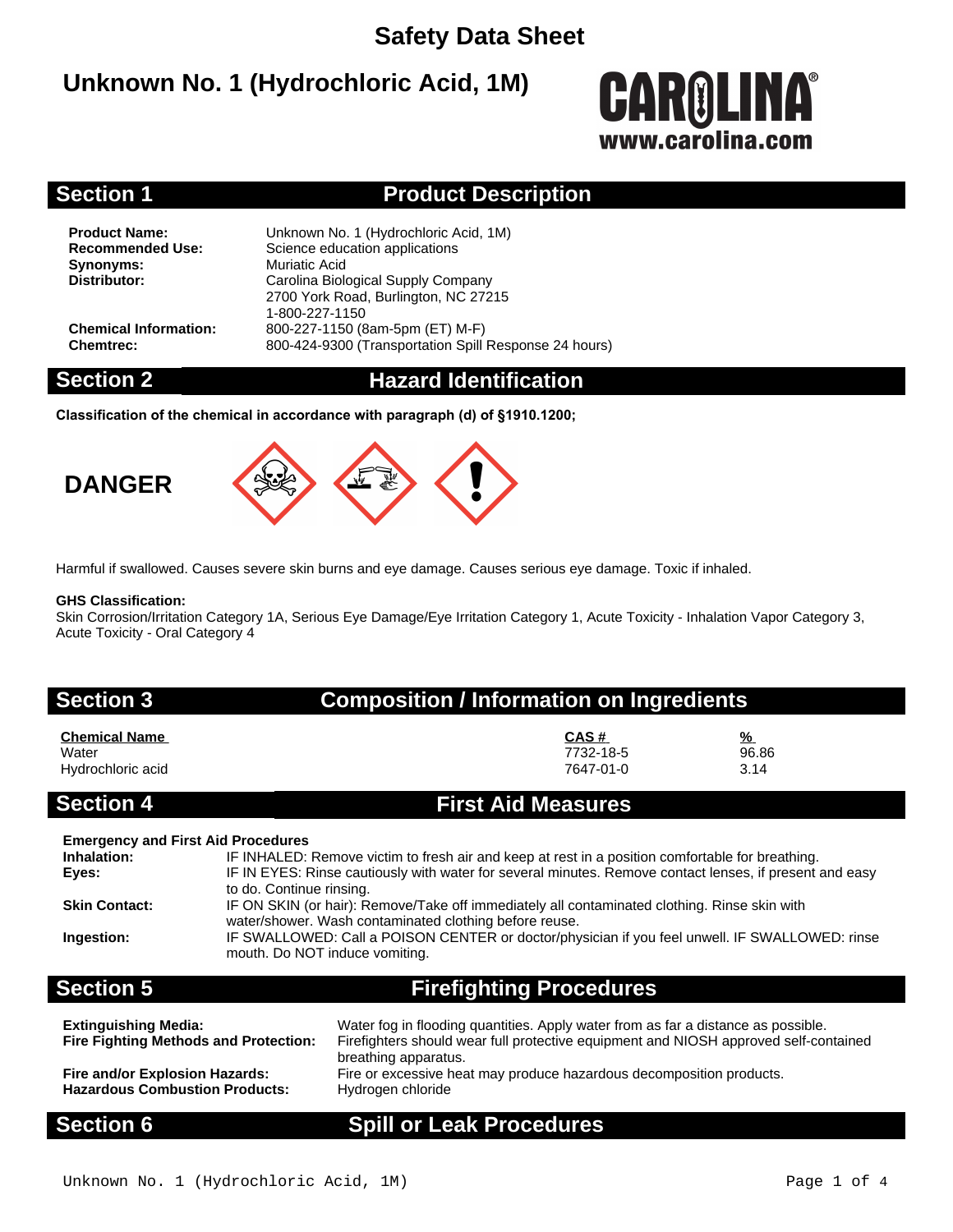## **Safety Data Sheet**

Prevent the spread of any spill to minimize harm to human health and the environment if safe to do so. Wear complete and proper personal protective equipment following the recommendation of Section 8 at a minimum. Dike with suitable absorbent material like granulated clay. Gather and store in a sealed container pending a waste disposal evaluation. Use an inert absorbent such as sand or vermiculite. Place in properly labeled closed container.

above the applicable exposure limits, use NIOSH/MSHA approved respiratory protection.

equipment depending upon conditions of use. Inspect gloves for chemical break-through and replace at regular intervals. Clean protective equipment regularly. Wash hands and other exposed areas with mild soap and water before eating, drinking, and when leaving

**Evaporation Rate (BuAc=1):** No data available

**Melting Point:** No data available **Autoignition Temperature:** No data available

Percent Volatile by Volume: No data available

### **Section 7 Handling and Storage**

| Handling:            | Do not breathe dust/fume/gas/mist/vapors/spray. Avoid breathing dust/fume/gas/mist/vapors/spray. Wash<br>thoroughly after handling. Do no eat, drink or smoke when using this product. Use only outdoors or in a well-<br>ventilated area. Wear protective gloves/protective clothing/eye protection/face protection. |
|----------------------|-----------------------------------------------------------------------------------------------------------------------------------------------------------------------------------------------------------------------------------------------------------------------------------------------------------------------|
| Storage:             | Store in a well-ventilated place. Keep container tightly closed. Store locked up. Keep container tightly closed in a<br>cool, well-ventilated place.                                                                                                                                                                  |
| <b>Storage Code:</b> | White - Corrosive. Separate acids from bases; separate oxidizer acids from organic acids.                                                                                                                                                                                                                             |

### **Section 8**

| <b>Protection Information</b> |  |  |
|-------------------------------|--|--|
|                               |  |  |

available.

work.

|                                                           |                                                       | <b>ACGIH</b>                                                                       |              | <b>OSHA PEL</b> |  |  |
|-----------------------------------------------------------|-------------------------------------------------------|------------------------------------------------------------------------------------|--------------|-----------------|--|--|
| <b>Chemical Name</b><br>Hydrogen Chloride                 | (TWA)<br>N/A                                          | (STEL)<br>N/A                                                                      | (TWA)<br>N/A | (STEL)<br>N/A   |  |  |
| <b>Control Parameters</b><br><b>Engineering Measures:</b> | handling or using this product to avoid overexposure. | Local exhaust ventilation or other engineering controls are normally required when |              |                 |  |  |

**Personal Protective Equipment (PPE):** Lab coat, apron, eye wash, safety shower. **Respiratory Protection: Respirator Type(s):** None required where adequate ventilation is provided. If airborne concentrations are

**Eye Protection:** Wear chemical splash goggles when handling this product. Have an eye wash station

**Skin Protection: Avoid skin contact by wearing chemically resistant gloves, an apron and other protective** 

**Gloves:** Butyl rubber, Natural latex,, Nitrile, Neoprene

### **Section 9 Physical Data**

**Formula:** See Section 3 **Vapor Pressure:** No data available **Appearance:** Colorless Liquid **Vapor Density (Air=1):** No data available **Odor:** None Pungent **Specific Gravity:** No data available **Odor Threshold:** No data available **Solubility in Water:** No data available **pH**: 0.1 **pH:** 0.1 **Log Pow (calculated):** No data available **Boiling Point:** No data available **Decomposition Temperature:** No data available **Flash Point:** No data available **Flash Point:** No data available **Flash Point:** No data available **Viscosity:** No data available

### **Section 10 <b>Reactivity Data**

**Conditions to Avoid: Incompatible Materials:** Water-reactive materials **Hazardous Decomposition Products:** Hydrogen chloride<br> **Hazardous Polymerization:** Will not occur **Hazardous Polymerization:** 

**Reactivity:** Not generally reactive under normal conditions.<br> **Chemical Stability:** Stable under normal conditions. Stable under normal conditions.<br>None known.

**Symptoms (Acute):** No data available **Delayed Effects:** 

### **Section 11 Toxicity Data**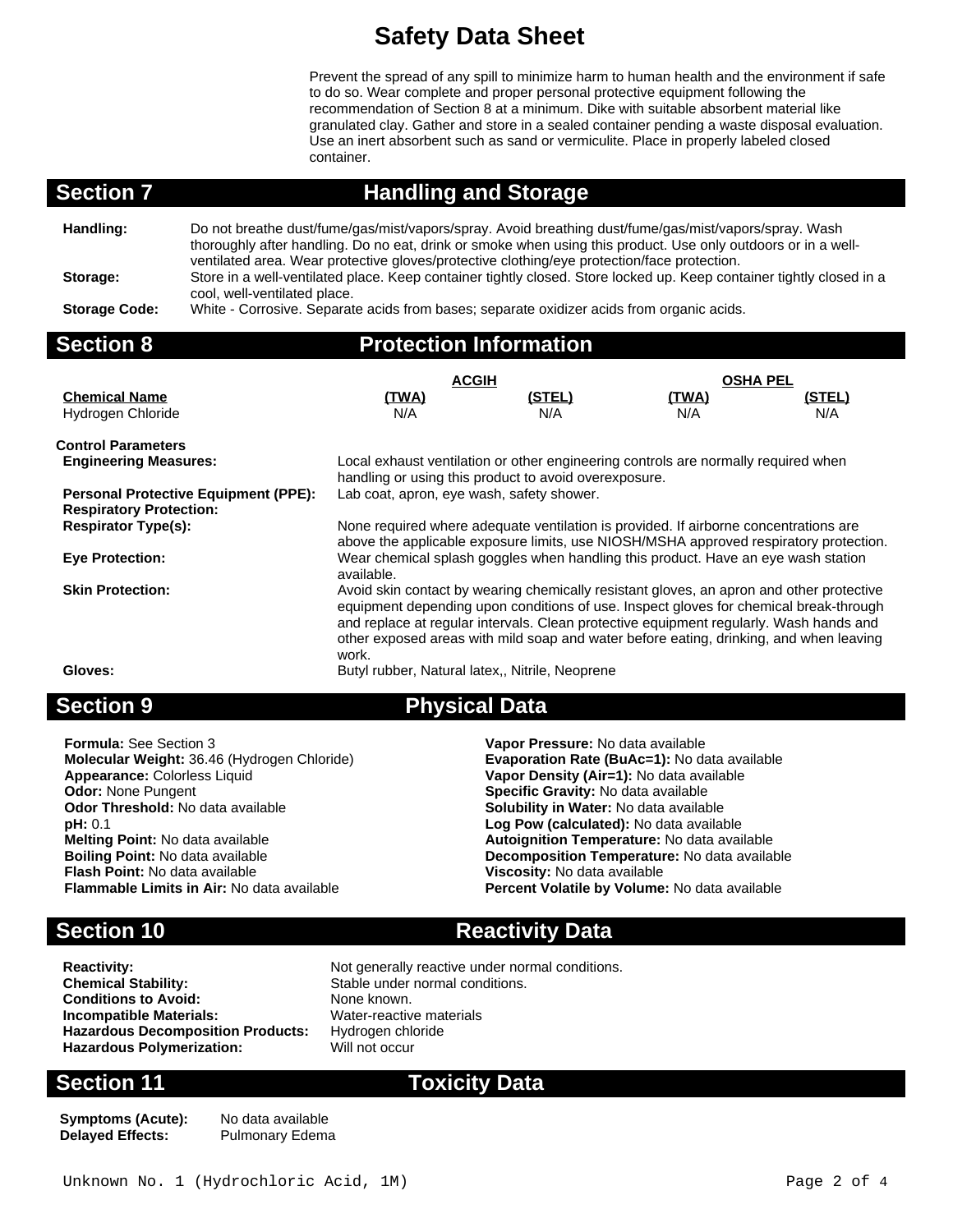## **Safety Data Sheet**

| <b>Acute Toxicity:</b><br><b>Chemical Name</b><br>Water                                                                                             |                                                                                                                                                                                      | <b>CAS Number</b><br>7732-18-5              | Oral LD50<br>Oral LD50 Rat                                                                                                                                                                                                         | <b>Dermal LD50</b>       | <b>Inhalation LC50</b>                                                                                                                                                                  |
|-----------------------------------------------------------------------------------------------------------------------------------------------------|--------------------------------------------------------------------------------------------------------------------------------------------------------------------------------------|---------------------------------------------|------------------------------------------------------------------------------------------------------------------------------------------------------------------------------------------------------------------------------------|--------------------------|-----------------------------------------------------------------------------------------------------------------------------------------------------------------------------------------|
| Hydrochloric acid                                                                                                                                   |                                                                                                                                                                                      | 7647-01-0                                   | 90000 mg/kg<br>Oral LD50 Rabbit<br>900 mg/kg                                                                                                                                                                                       |                          | <b>INHALATION</b><br>LC50 Rat 3700<br>ppm<br><b>INHALATION</b><br>LC50 Mouse 1108<br>ppm<br><b>INHALATION</b><br>LC50 Rat 45000<br>MG/M3<br><b>INHALATION</b><br>LC50 Rat 8300<br>MG/M3 |
| Carcinogenicity:<br><b>Chemical Name</b><br>No data available                                                                                       |                                                                                                                                                                                      | <b>CAS Number</b>                           | <b>IARC</b><br>Not listed                                                                                                                                                                                                          | <b>NTP</b><br>Not listed | <b>OSHA</b><br>Not listed                                                                                                                                                               |
| <b>Chronic Effects:</b><br><b>Mutagenicity:</b><br>Teratogenicity:<br><b>Sensitization:</b><br><b>Reproductive:</b><br><b>Target Organ Effects:</b> | No evidence of a mutagenic effect.<br>No evidence of a teratogenic effect (birth defect).<br>No evidence of a sensitization effect.<br>No evidence of negative reproductive effects. |                                             |                                                                                                                                                                                                                                    |                          |                                                                                                                                                                                         |
| Acute:<br><b>Chronic:</b>                                                                                                                           | No data available<br>No data available                                                                                                                                               |                                             |                                                                                                                                                                                                                                    |                          |                                                                                                                                                                                         |
| <b>Section 12</b>                                                                                                                                   |                                                                                                                                                                                      |                                             | <b>Ecological Data</b>                                                                                                                                                                                                             |                          |                                                                                                                                                                                         |
| Overview:<br><b>Mobility:</b><br><b>Persistence:</b><br><b>Bioaccumulation:</b><br>Degradability:<br><b>Other Adverse Effects:</b>                  | No data<br>No data<br>No data                                                                                                                                                        | Bioconcentration is not expected to occur.  | This material is not expected to be harmful to the ecology.<br>This material is expected to have very high mobility in soil. It does not absorb to most soil types.                                                                |                          |                                                                                                                                                                                         |
| <b>Chemical Name</b><br>Water<br>Hydrogen Chloride                                                                                                  |                                                                                                                                                                                      | <b>CAS Number</b><br>7732-18-5<br>7647-01-0 | <b>Eco Toxicity</b><br>No data available<br>Aquatic LC50 (96h) Mosquitofish (Gambusia affinis) 282 MG/L                                                                                                                            |                          |                                                                                                                                                                                         |
| <b>Section 13</b>                                                                                                                                   |                                                                                                                                                                                      |                                             | <b>Disposal Information</b>                                                                                                                                                                                                        |                          |                                                                                                                                                                                         |
| <b>Disposal Methods:</b><br><b>Waste Disposal Code(s):</b>                                                                                          |                                                                                                                                                                                      |                                             | Dispose in accordance with all applicable Federal, State and Local regulations. Always<br>contact a permitted waste disposer (TSD) to assure compliance.<br>If discarded, this product is considered a RCRA corrosive waste, D002. |                          |                                                                                                                                                                                         |
| <b>Section 14</b>                                                                                                                                   |                                                                                                                                                                                      |                                             | <b>Transport Information</b>                                                                                                                                                                                                       |                          |                                                                                                                                                                                         |
| <b>Ground - DOT Proper Shipping Name:</b><br>UN 1789Hydrochloric AcidP.G. IIIClass 8                                                                |                                                                                                                                                                                      |                                             | Air - IATA Proper Shipping Name:<br><b>UN 1789</b><br>Hydrochloric Acid<br>P.G. III<br>Class 8                                                                                                                                     |                          |                                                                                                                                                                                         |
| <b>Section 15</b>                                                                                                                                   |                                                                                                                                                                                      |                                             | <b>Regulatory Information</b>                                                                                                                                                                                                      |                          |                                                                                                                                                                                         |
| <b>TSCA Status:</b>                                                                                                                                 |                                                                                                                                                                                      |                                             | All components in this product are on the TSCA Inventory.                                                                                                                                                                          |                          |                                                                                                                                                                                         |